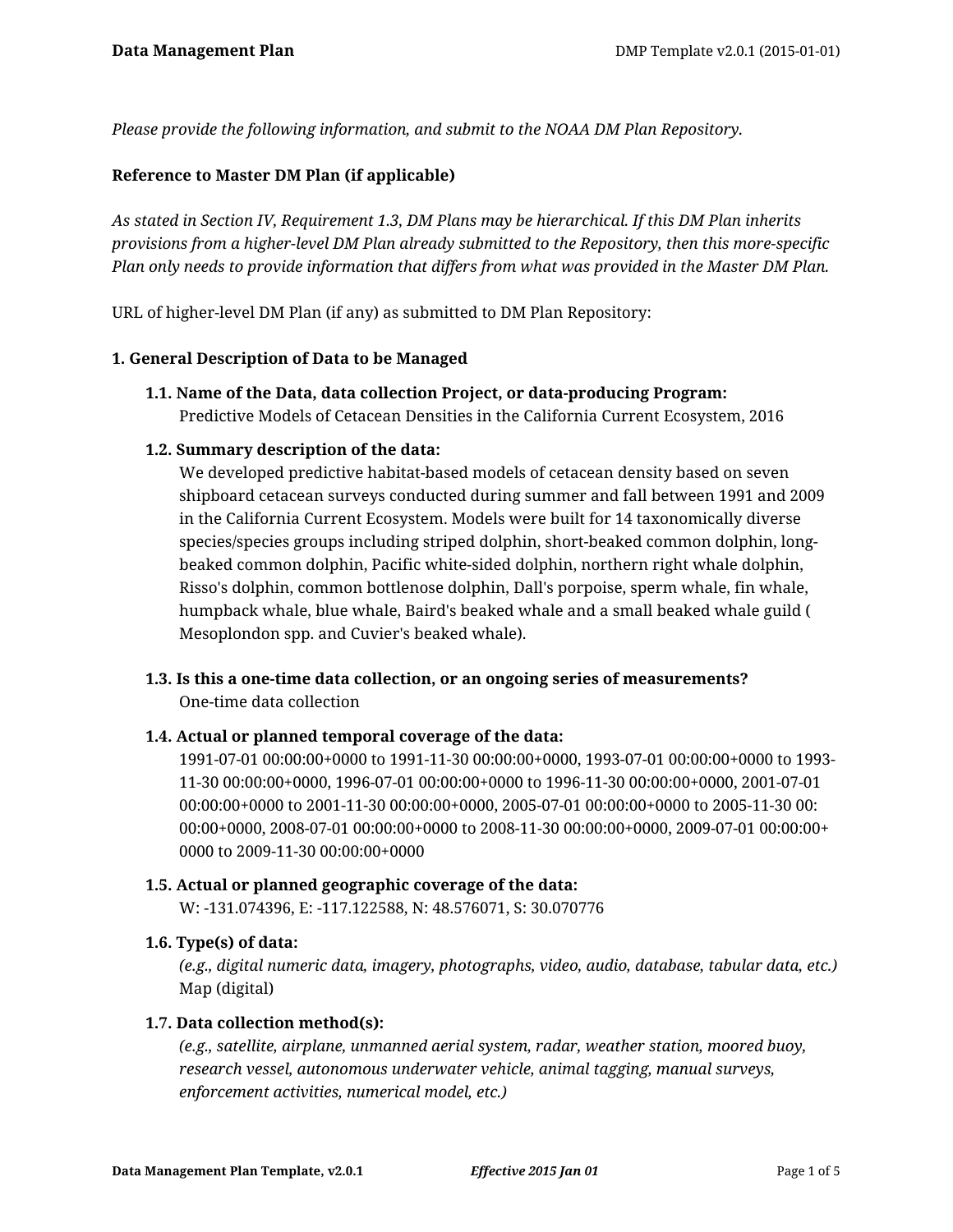## **1.8. If data are from a NOAA Observing System of Record, indicate name of system:**

### **1.8.1. If data are from another observing system, please specify:**

### **2. Point of Contact for this Data Management Plan (author or maintainer)**

#### **2.1. Name:**

Timothy J Haverland

- **2.2. Title:** Metadata Contact
- **2.3. Affiliation or facility:**
- **2.4. E-mail address:** tim.haverland@noaa.gov
- **2.5. Phone number:** 301-427-8137

### **3. Responsible Party for Data Management**

*Program Managers, or their designee, shall be responsible for assuring the proper management of the data produced by their Program. Please indicate the responsible party below.*

#### **3.1. Name:**

Timothy J Haverland

**3.2. Title:** Data Steward

#### **4. Resources**

*Programs must identify resources within their own budget for managing the data they produce.*

#### **4.1. Have resources for management of these data been identified?**

# **4.2. Approximate percentage of the budget for these data devoted to data management ( specify percentage or "unknown"):**

#### **5. Data Lineage and Quality**

*NOAA has issued Information Quality Guidelines for ensuring and maximizing the quality, objectivity, utility, and integrity of information which it disseminates.*

## **5.1. Processing workflow of the data from collection or acquisition to making it publicly**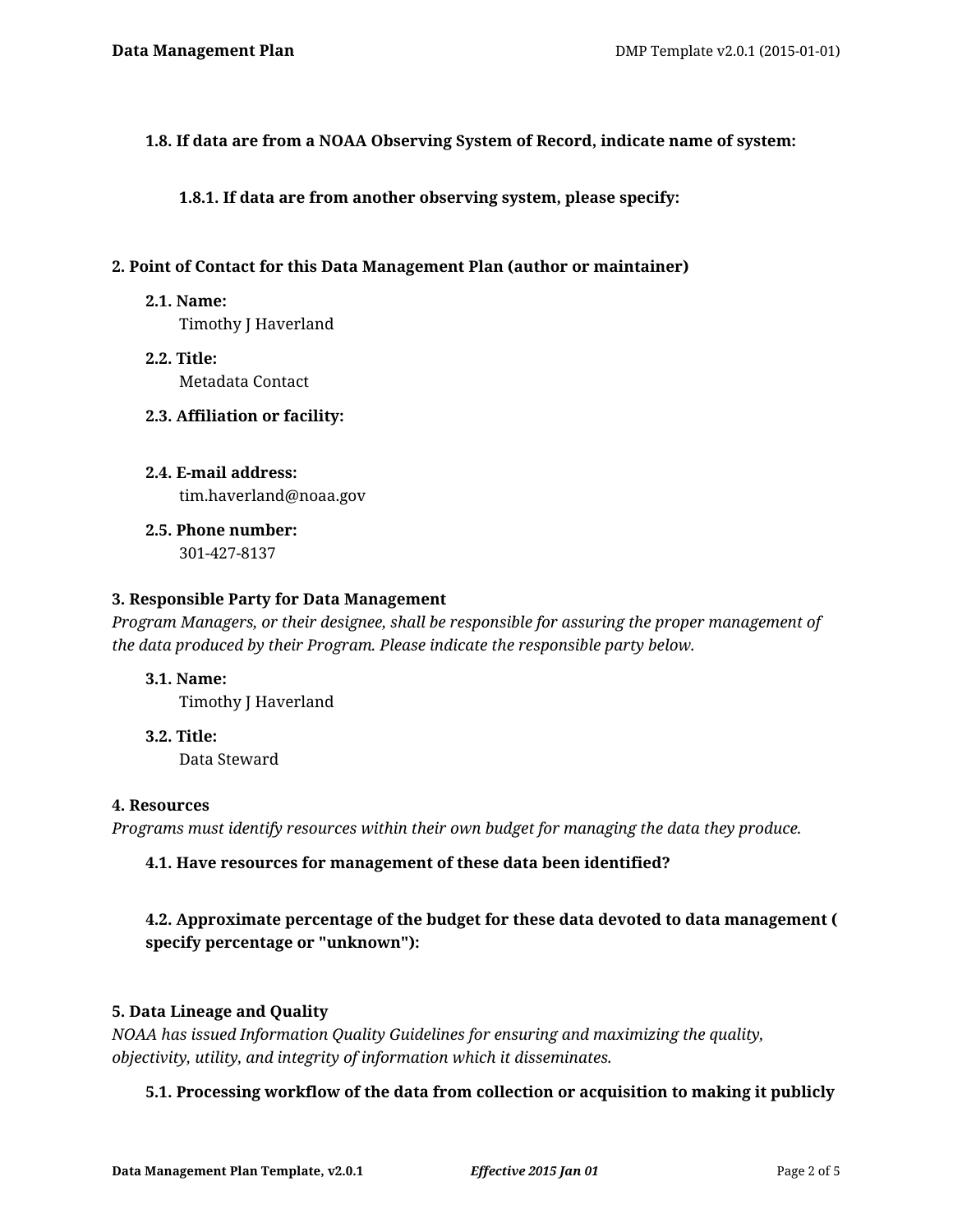#### **accessible**

*(describe or provide URL of description):*

Process Steps:

- 2016-01-01 00:00:00 - Outputs from models were assigned to cells in the study area.

**5.1.1. If data at different stages of the workflow, or products derived from these data, are subject to a separate data management plan, provide reference to other plan:**

### **5.2. Quality control procedures employed (describe or provide URL of description):**

#### **6. Data Documentation**

*The EDMC Data Documentation Procedural Directive requires that NOAA data be well documented, specifies the use of ISO 19115 and related standards for documentation of new data, and provides links to resources and tools for metadata creation and validation.*

## **6.1. Does metadata comply with EDMC Data Documentation directive?** No

#### **6.1.1. If metadata are non-existent or non-compliant, please explain:**

Missing/invalid information:

- 1.7. Data collection method(s)
- 4.1. Have resources for management of these data been identified?

- 4.2. Approximate percentage of the budget for these data devoted to data management

- 5.2. Quality control procedures employed
- 7.1. Do these data comply with the Data Access directive?
- 7.1.1. If data are not available or has limitations, has a Waiver been filed?
- 7.1.2. If there are limitations to data access, describe how data are protected
- 7.3. Data access methods or services offered
- 7.4. Approximate delay between data collection and dissemination
- 8.1. Actual or planned long-term data archive location
- 8.2. Data storage facility prior to being sent to an archive facility

- 8.3. Approximate delay between data collection and submission to an archive facility

- 8.4. How will the data be protected from accidental or malicious modification or deletion prior to receipt by the archive?

#### **6.2. Name of organization or facility providing metadata hosting:**

NMFS Office of Science and Technology

#### **6.2.1. If service is needed for metadata hosting, please indicate:**

#### **6.3. URL of metadata folder or data catalog, if known:**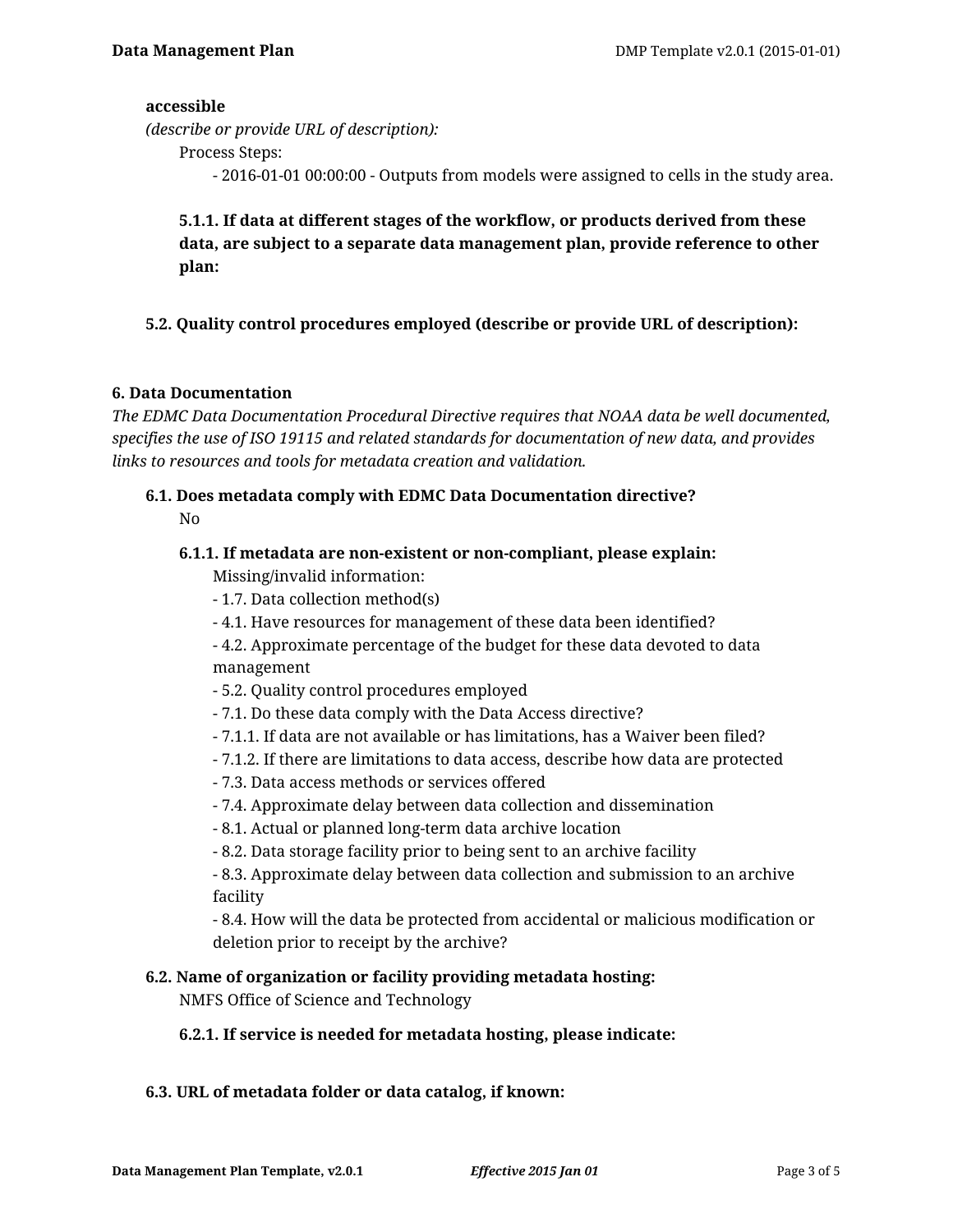https://www.fisheries.noaa.gov/inport/item/55923

## **6.4. Process for producing and maintaining metadata**

*(describe or provide URL of description):*

Metadata produced and maintained in accordance with the NOAA Data Documentation Procedural Directive: https://nosc.noaa.gov/EDMC/DAARWG/docs/EDMC\_PD-Data Documentation v1.pdf

## **7. Data Access**

*NAO 212-15 states that access to environmental data may only be restricted when distribution is explicitly limited by law, regulation, policy (such as those applicable to personally identifiable information or protected critical infrastructure information or proprietary trade information) or by security requirements. The EDMC Data Access Procedural Directive contains specific guidance, recommends the use of open-standard, interoperable, non-proprietary web services, provides information about resources and tools to enable data access, and includes a Waiver to be submitted to justify any approach other than full, unrestricted public access.*

**7.1. Do these data comply with the Data Access directive?**

**7.1.1. If the data are not to be made available to the public at all, or with limitations, has a Waiver (Appendix A of Data Access directive) been filed?**

**7.1.2. If there are limitations to public data access, describe how data are protected from unauthorized access or disclosure:**

**7.2. Name of organization of facility providing data access:** NMFS Office of Science and Technology (OST)

## **7.2.1. If data hosting service is needed, please indicate:**

- **7.2.2. URL of data access service, if known:** https://cetsound.noaa.gov/packages/swfsc\_CCE\_SummerFall\_Becker\_et\_al\_2016.zip
- **7.3. Data access methods or services offered:**
- **7.4. Approximate delay between data collection and dissemination:**

**7.4.1. If delay is longer than latency of automated processing, indicate under what authority data access is delayed:**

## **8. Data Preservation and Protection**

*The NOAA Procedure for Scientific Records Appraisal and Archive Approval describes how to*